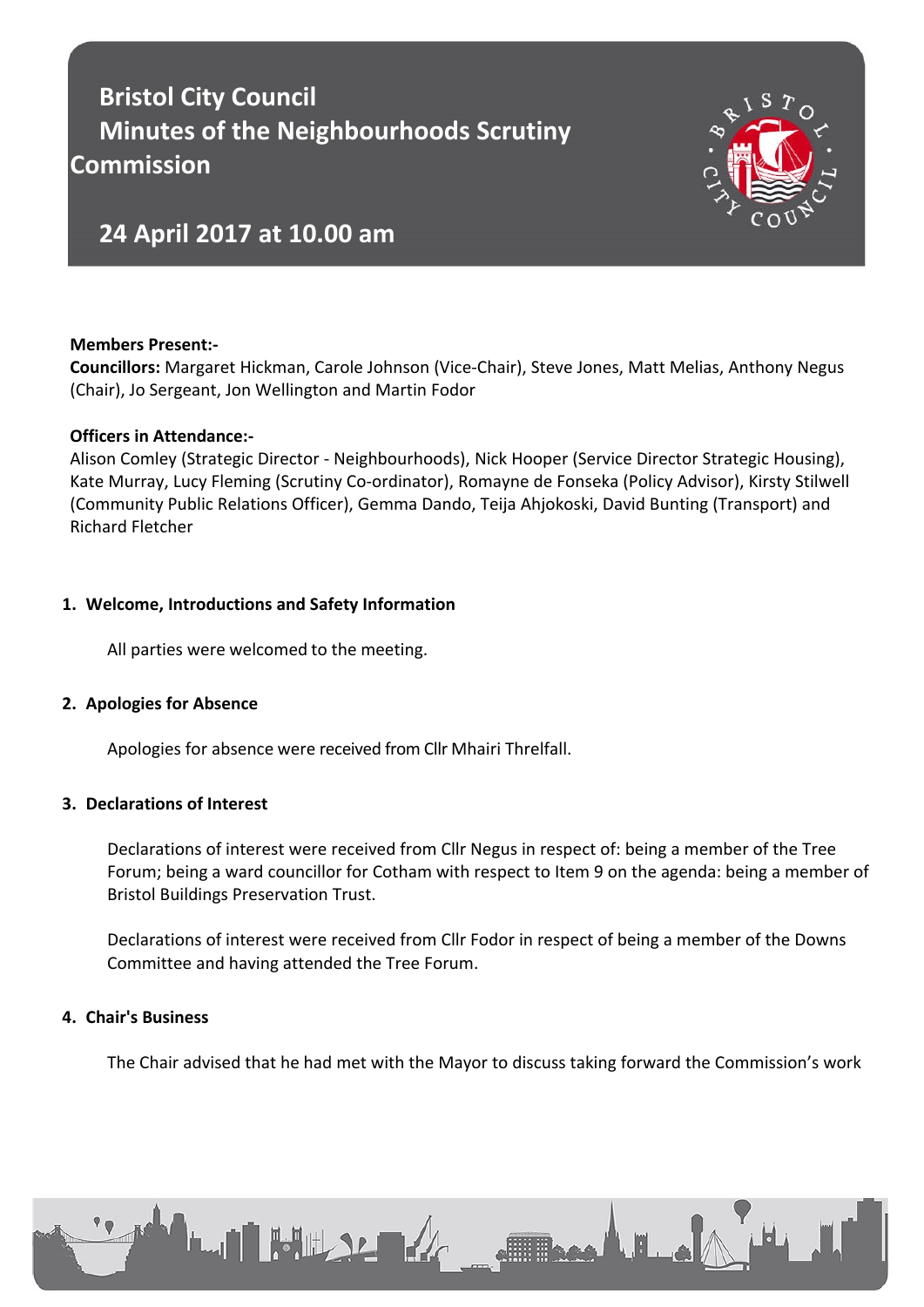with supermarkets, The Mayor had acknowledged that his response had omitted the issues of food waste and packaging and that the response would be rephrased. An officer had been designated to take the lead in liaising with supermarkets (and Cllr Negus would join this group) and with Core Cities.

# **5. Minutes of the Previous Meeting and Rolling Action Sheet**

# Resolved – that the minutes of the meeting held on 31<sup>st</sup> March 2017 be approved as a correct **record and signed by the Chair subject to the following alterations:**

- (1) Minute Number 6 Chair's Business Added at end of (1) "..to augment the knowledge on all forms and opportunities for community structures."
- (2) Minute Number 7 Council Tax Reduction Scheme "£13,000" amended to read "£13,500". Point 2, in "£6c million" delete the "c. Point 3b, wording after "for those of working age"deleted.
- (3) Minute number 8 points 1 and 4, the word "points" to be replaced with "libraries".
- (4) Minute number 9 Neighbourhood Partnerships Point 3a, "replacement body" replaced with "continuation body". Councillors comments Point 2, added at end "Distribution of CIL required to be to Neighbourhood Partnerships where they exist."
- (5) Minute number 10 Hot Food Takeaways "Note" in bold text, point a) deleted.

#### **6. Public Forum**

Members noted the following statements and questions (together with answers) and which had been received for this meeting, details of which are available in the Minute Book:

|                | <b>STATEMENT SUBMITTED BY:</b>                     | <b>AGENDA ITEM</b>                    |
|----------------|----------------------------------------------------|---------------------------------------|
| 1              | Vassili Papastavrou, Vice Chair Bristol Tree Forum | Agenda Item 7 - Tree Service          |
| $\overline{2}$ | <b>Cllr Clive Stevens</b>                          | Agenda Item 7 - Tree Service          |
| 3              | Julie Hart, Chair, Redland May Fair Committee      | Agenda Item 8 - Parks Service         |
| 4              | <b>Cllr Donald Alexander</b>                       | Agenda Item 8 - Parks Service         |
| 5              | Pesticide Safe Bristol Alliance                    | Agenda Item 9 - Glyphosate-Free Trial |
| 6              | <b>Cllr Donald Alexander</b>                       | Agenda Item 7 - Tree Service          |
| 7              | Nick Mole, Pesticide Action Network UK             | Agenda Item 9 - Glyphosate-Free Trial |
| 8              | Cllr Carla Denyer                                  | Agenda Item 9 - Glyphosate-Free Trial |
| 9              | Thomas Beale                                       | Agenda Item 8 - Parks Service         |
| 10             | David Redgewell                                    | Agenda Item 8 - Parks Service         |

| <b>QUESTIONS SUBMITTED BY:</b>                     | AGFNDA ITFM                  |
|----------------------------------------------------|------------------------------|
| Vassili Papastavrou, Vice Chair Bristol Tree Forum | Agenda Item 7 – Tree Service |

Allega Lillia

**LAN 54 10 12 12 12 12**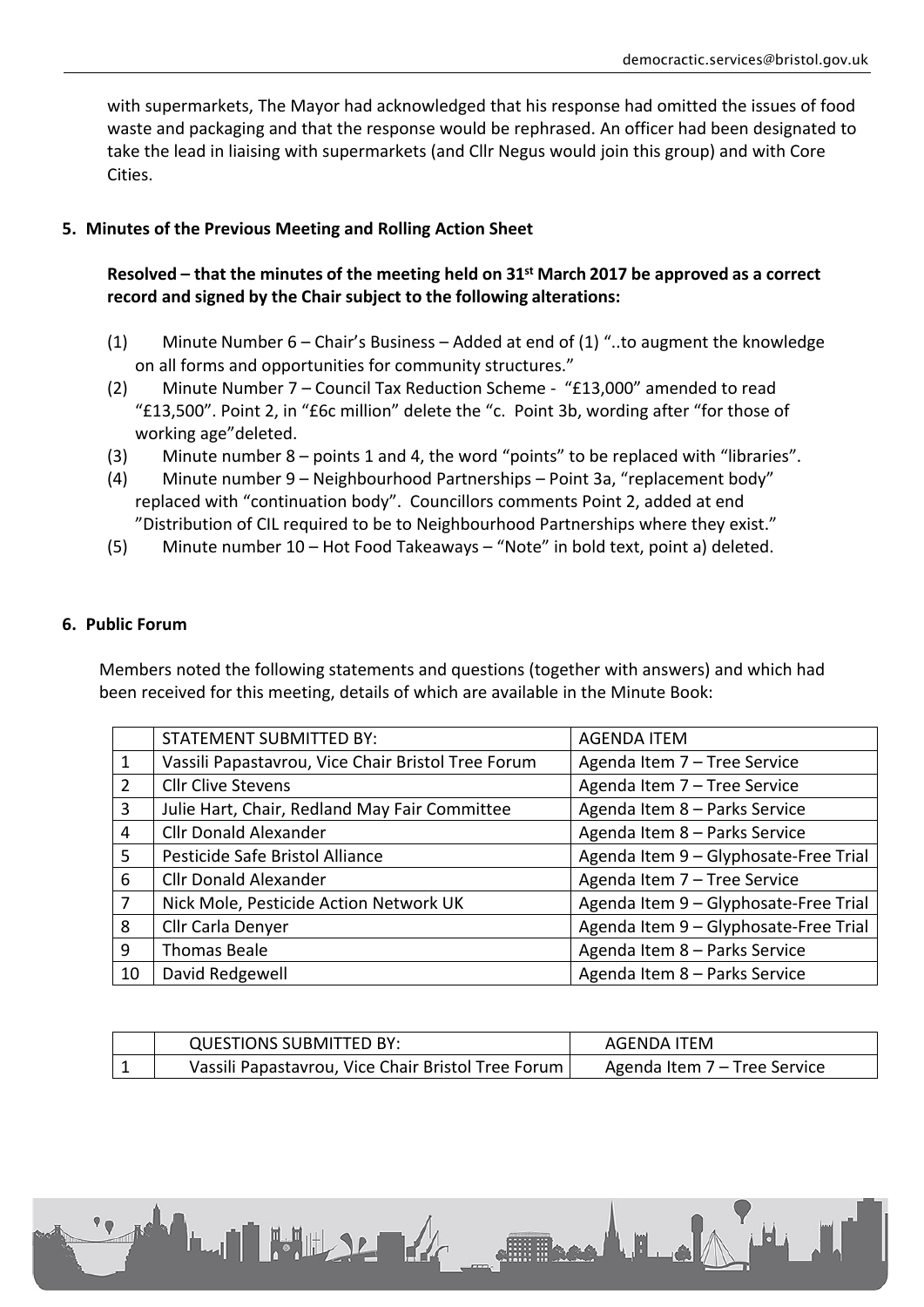| ▃ | <b>Councillor Clive Stevens</b> | Agenda Item 7 - Tree Service             |
|---|---------------------------------|------------------------------------------|
|   | Pesticide Safe Bristol Alliance | Agenda Item 9 - Glyphosate-Free<br>Trial |

The following supplementary questions were submitted:

**LAI FULLSLER** 

a) *Question:* Cllr Clive Stevens (Agenda Item 7) - Do officers think that adequate consultation has been done on this proposal? *Response:* Officers agreed that a written response would be provided after consultation with Legal.

**Action: Alison Comley to liaise with Strategic Director (Place) to provide response.**

b) *Question:* Vassili Papastavrou (Agenda Item 7) – How many tree stumps are awaiting replacement? Is it correct that no new street trees will be planted? *Response:* Officers advised that 1028 stumps were awaiting replacement, and confirmed that any existing commitments would be honoured e.g. trees from Neighbourhood Partnership budgets due to be planted this season or next.

# **7. Tree Service**

(Cllr Steve Jones entered the meeting partway through this item at 11.00am)

Following an introduction from officers the following points were made:

- There was a general consensus amongst members that this was a very short sighted proposal, which could incur long term costs and increase health and safety risks such as branches falling. These risks should be flagged on the Risk Register as a serious risk to public safety. **Action: Alison Comley**
- There had been no consultation on this proposal as far as members are aware.
- It was unclear what happens when planting misses the end of the season i.e. whether the proposed planting is then carried over to the next season.
- The total cost to the Council of this proposal would need to include the impact of flood risk management, tourism and amenities, as well as the long terms costs incurred by lack of regular maintenance.
- Not all residents have the same views on trees trees have a different impact in some areas, for example, causing loss of light, excessive leaf fall etc.
- We should consider whether the Tree Policy is relevant to all communities across Bristol. Members agreed that the policy should be reviewed, possibly as part of a task and finish group.
- Consideration should be given to how best to support communities to become actively involved in managing vegetation themselves if services are to be reduced in future.
- It was clarified that Bristol Waste Company are responsible for clearing leaves from streets.
- It is unclear how much is the "balance" of the budget that is coming from Parks (as opposed to the amount from Highways as detailed in the report.)
- Councillors are informed about tree felling but not about maintenance works consideration should be given as to how/whether/to whom maintenance works are notified in future.

**ETTE CARL BL.A**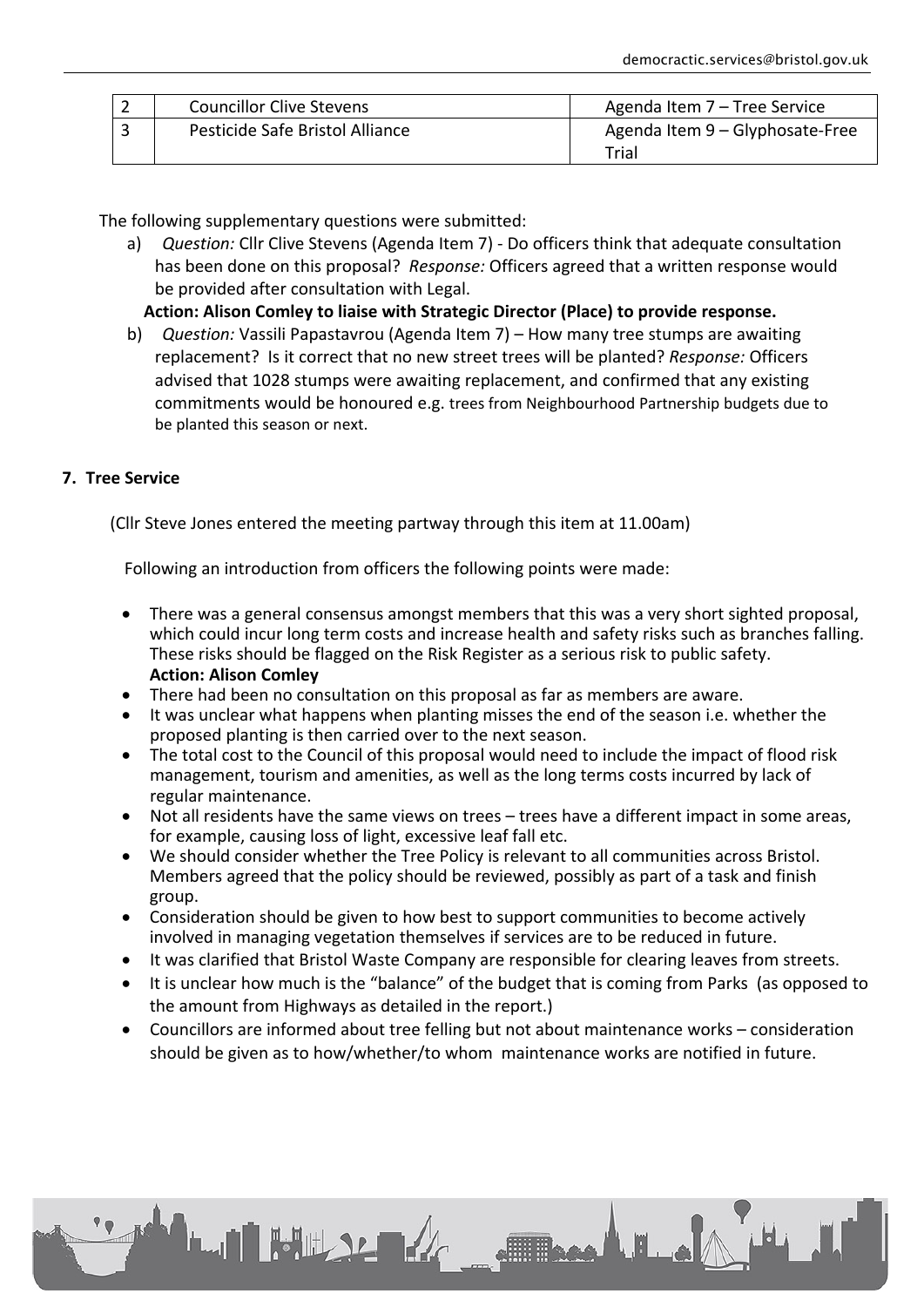# **Resolved:**

#### **(1) That a review of the Tree Policy be taken forward for consideration for the 2017/18 work programme, potentially as a task and finish group.**

#### **8. Parks Service**

Officers introduced the item making the following comments:

- This was a genuine attempt to collate a full list of options to achieve our goal of cost neutrality for the parks service within three years - although not all items will make it to the final list of options we have included all here in the interests of transparency. We have not yet assessed which options will be commercially viable.
- Visits have taken place to other authorities including Nottingham and Sheffield.
- Officers were aiming to strike a balance between maximising income without impacting negatively on residents.
- This will be the start of an ongoing conversation with members. We are hoping to have some tangible validated options by summer.

The following points were made as part of the ensuing discussion:

- Services provided in parks need to be competitive and charges levied by the council should be tailored to the type of operator i.e. commercial operator or community organisation.
- Barriers to providing services (eg. at Blaise) need to be addressed.
- Parking charges can raise revenue but we must be mindful of the possible effect on local residents. Mitigation options need to be explored.
- The option of selling bottled water is inconsistent with the council's desire to reduce waste.
- Although community groups will get a 50% reduction their fees will still be doubling which will impact on small community events in particular.
- Account must be taken of the impact of paying or private events on general public access to parks and potential disruption of peace and quiet for local residents.
- What is the preferred model? Should there be a central unified body or should individual areas have more autonomy? The former may suit the Council better but maybe not the localities. It needs to be set out as to how commercialised the approach will be.
- Two missed opportunities that should have been included in the report: firstly, the use of parks should be considered as a means of energy generation; secondly, charging for the impact of public/paying events (e.g. Arcadia in Queens Square).
- Appendix 1: It was clarified that EG16 refers to £2m capital fund for parks which is to be used to invest in parks and green spaces to enable income generation. GE01 and GE02 will be clarified via written response.

**Allie A. H. ...** 

#### **Action: Gemma Dando**

**LAN FULL SE DE 4** 

 Officers confirmed that Bristol is aiming to develop a close "critical friend" working relationship with the National Trust and this work is ongoing.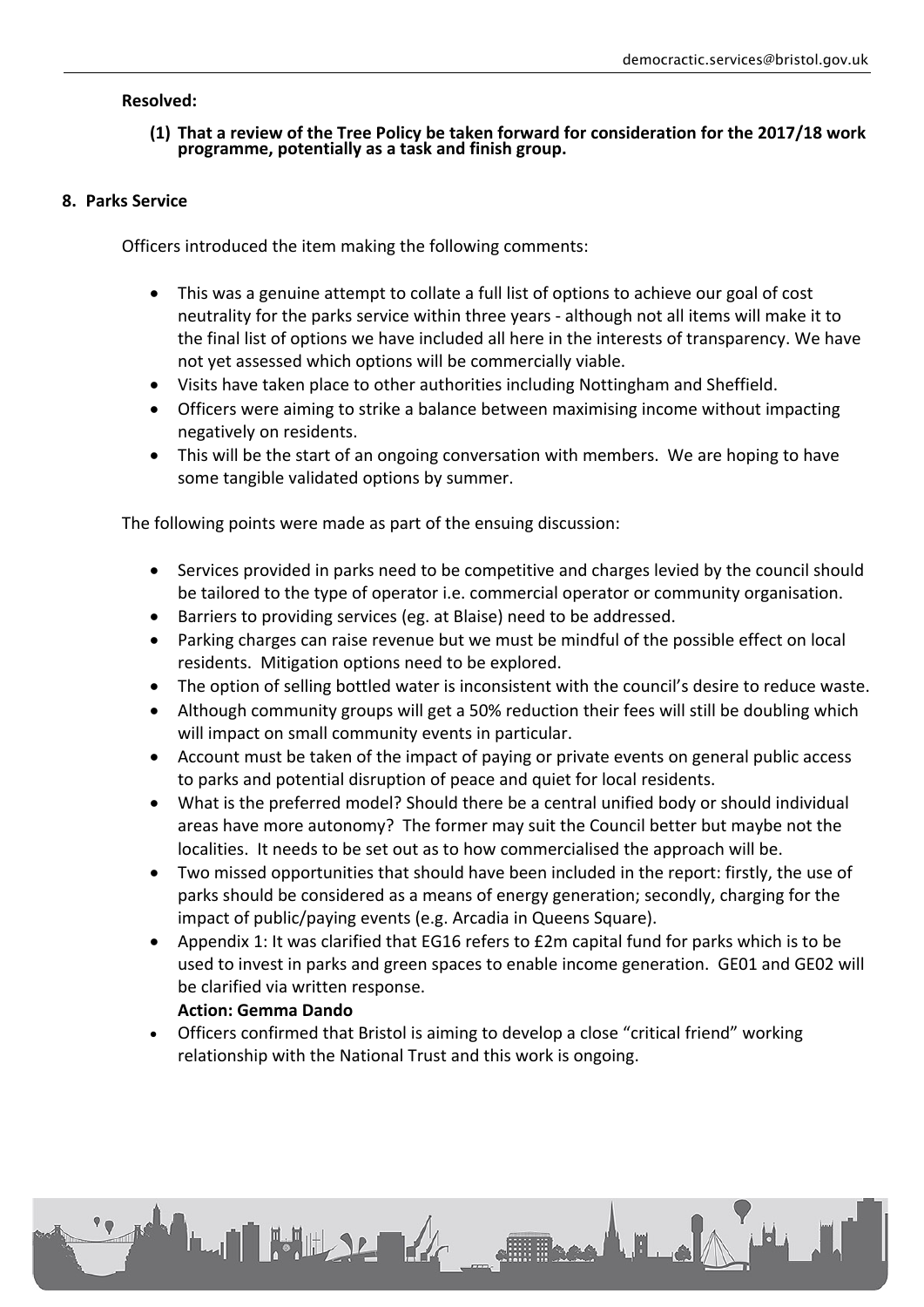Ashton Court was not making any profit and the weddings business was being wound down, this would save £120,000. There was no longer any commercial expertise in-house. When looking at a future new model, issues around flexibility and responsiveness were important. Report from 2014 to be circulated to members. **Action: Gemma Dando**

# **9. Cotham Trial for Glyphosate-Free Weed Treatment - Outcome Report**

Officers introduced the report making comments as follows:

- The original aim was to trial different methods of control. There were questions about safety of glyphosate and affordability of alternative methods, and our aim is to reduce the use of chemicals.
- The conclusions are that glyphosate it is not dangerous enough to cease use, and that other solutions have financial or environmental cost issues e.g. in terms of water or energy use required.
- Only methods that were affordable could be trialled, so we were unable to use e.g. foam stream machines. The trial therefore compared glyphosate with acetic acid.
- Glyphosate attacks the roots and kills the whole plant whereas acetic acid does not act in the same way. Non-chemical methods such as digging out weeds have been tried but are far more labour intensive. There are no other licensed products that are more effective.

Councillors noted this report and made the following comments with officers responding as indicated:

- It was suggested that the use of wire brushes, although used elsewhere, would be prove difficult in Bristol due to access problems caused by parked cars etc.
- The Chair requested responses to questions in Public Forum Statement No.8 (Cllr Carla Denyer).

Question 1: Recommendation is that the trial is extended in Parks for a further 12 months – members should note that there is no authority to include Highways in this. Question 2: Parks are hoping to be part of the trial using pelargonic acid. Although this has recently been approved for use in the EU, each country must then approve it individually for its own use. Certain types of use have recently been approved in the UK. Question 3: The proposed pelargonic acid trial should be given greater prominence. The preferred approach would be to include public highways in the trial as well as Parks, although this would need to be agreed to by Highways.

#### **Resolved:**

**(1)That the Commission recommends that a cost-neutral trial be carried out with pelargonic acid on an area of highways of enough scale to ensure that the trial is credible.**

**Allisage A. H. Le** 

**(2)The Service Manager to take forward for discussion with Highways.**

**LAI FULLSE A**